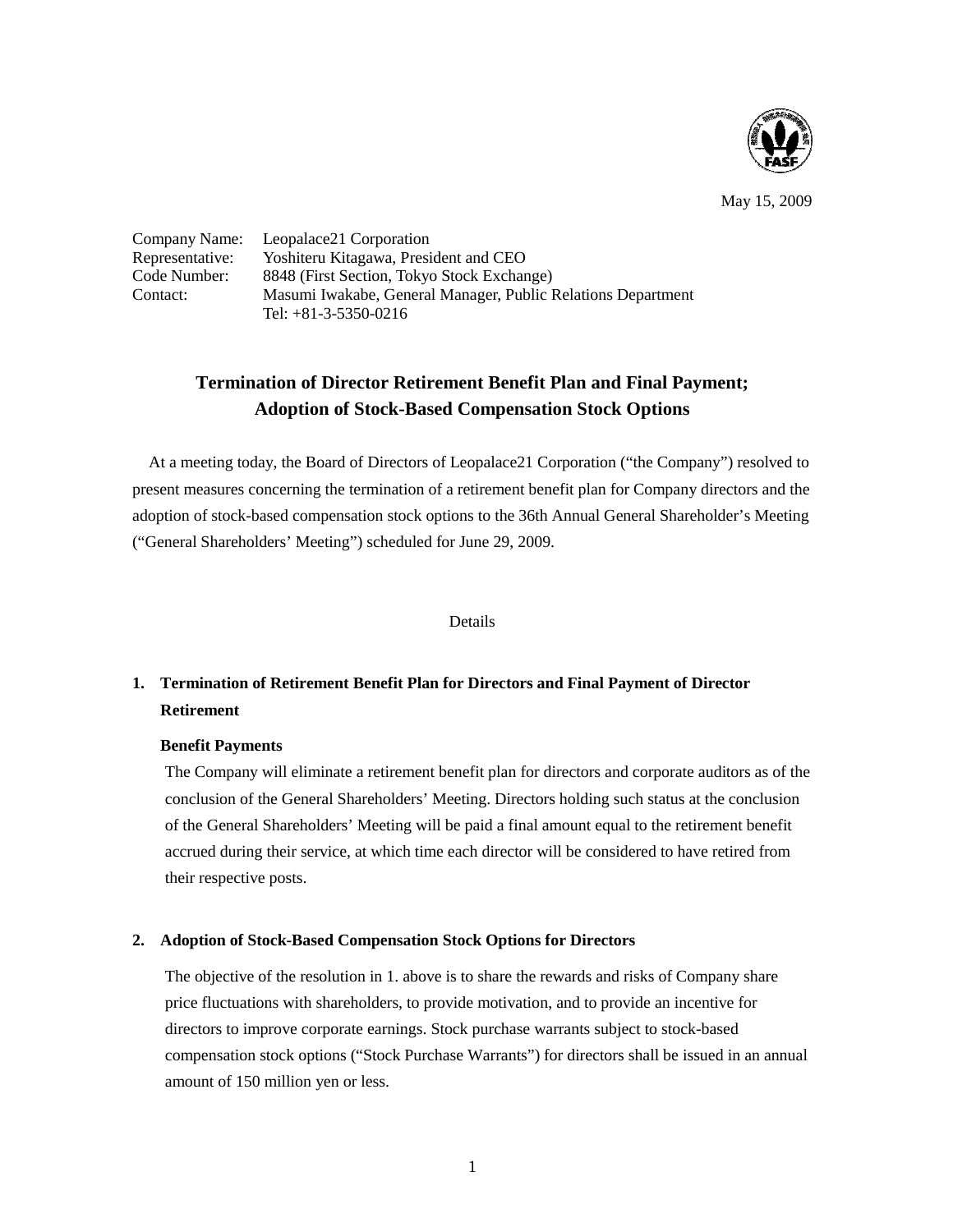The following describes the various details related to Stock Purchase Warrants.

#### **(1) Type and Number of Shares Subject to Stock Purchase Warrants**

A maximum of 250,000 shares of Company common stock may be granted upon the exercise of Stock Purchase Warrants issued within one year from the date of the annual general shareholders' meeting of the relevant fiscal year.

In the event that the Company declares a stock split or reverse split, the number of shares subject to Stock Purchase Warrants shall be adjusted according to the following formula. Such adjustment, however, shall be made to the number of shares for which Stock Purchase Warrants have not been exercised at the time of stock split or reverse split. Any fractions less than one share shall be discarded.

No. of Shares after Adjustment = No. of Shares Prior to Adjustment  $\times$  Ratio of Split or Reverse Split

In the event that, subsequent to the date of approval of this resolution, an adjustment to the number of shares is deemed necessary by the Company, such adjustment may be made within a rational scope.

## **(2) Total Number of Stock Purchase Warrants**

A maximum of 2,500 Stock Purchase Warrant units may be issued within one year of the date of the annual general shareholders' meeting of the relevant fiscal year. Each Stock Purchase Warrant unit represents 100 shares of stock ("Number of Granted Shares"). (However, in the event that an adjustment is made under the terms of (1), the Number of Granted Shares will also be adjusted accordingly.)

#### **(3) Stock Purchase Warrant Payment Amount and Calculation Method**

The payment amount for Stock Purchase Warrants shall be the fair value of one Stock Purchase Warrant (calculated based on the Black-Scholes Model on the Stock Purchase Warrant allocation date) multiplied by the total number of Stock Purchase Warrants allocated. Financial compensation in an amount equivalent to the total payment amount for Stock Purchase Warrants shall be paid to directors; the payment amount of Stock Purchase Warrants shall be offset by this right of remuneration.

## **(4) Value of Property to be Contributed upon Exercise of Stock Purchase Warrants**

The value of property contributed upon the exercise of each Stock Purchase Warrant shall be an amount equivalent to the payment amount of one (1) yen per share received in at the time of Stock Purchase Warrant exercise multiplied by the Number of Granted Shares.

## **(5) Stock Purchase Warrant Exercise Period**

Stock Purchase Warrants may be exercised within thirty years of the day following the date of the allocation of Stock Purchase Warrants.